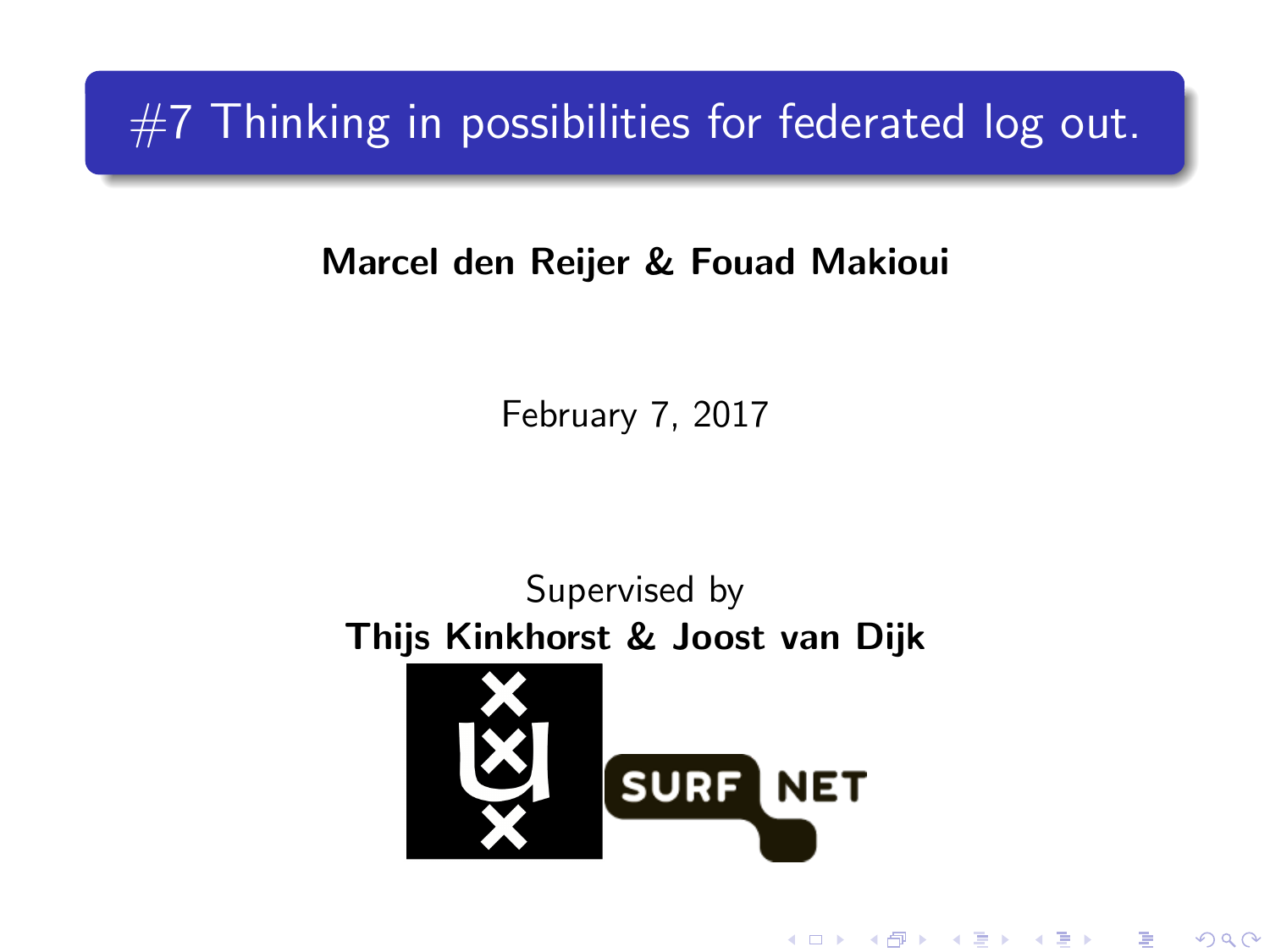- Authentication & Authorization
- Federated identity
- SAML 2.0 and OpenID connect
- **•** Logout possibilities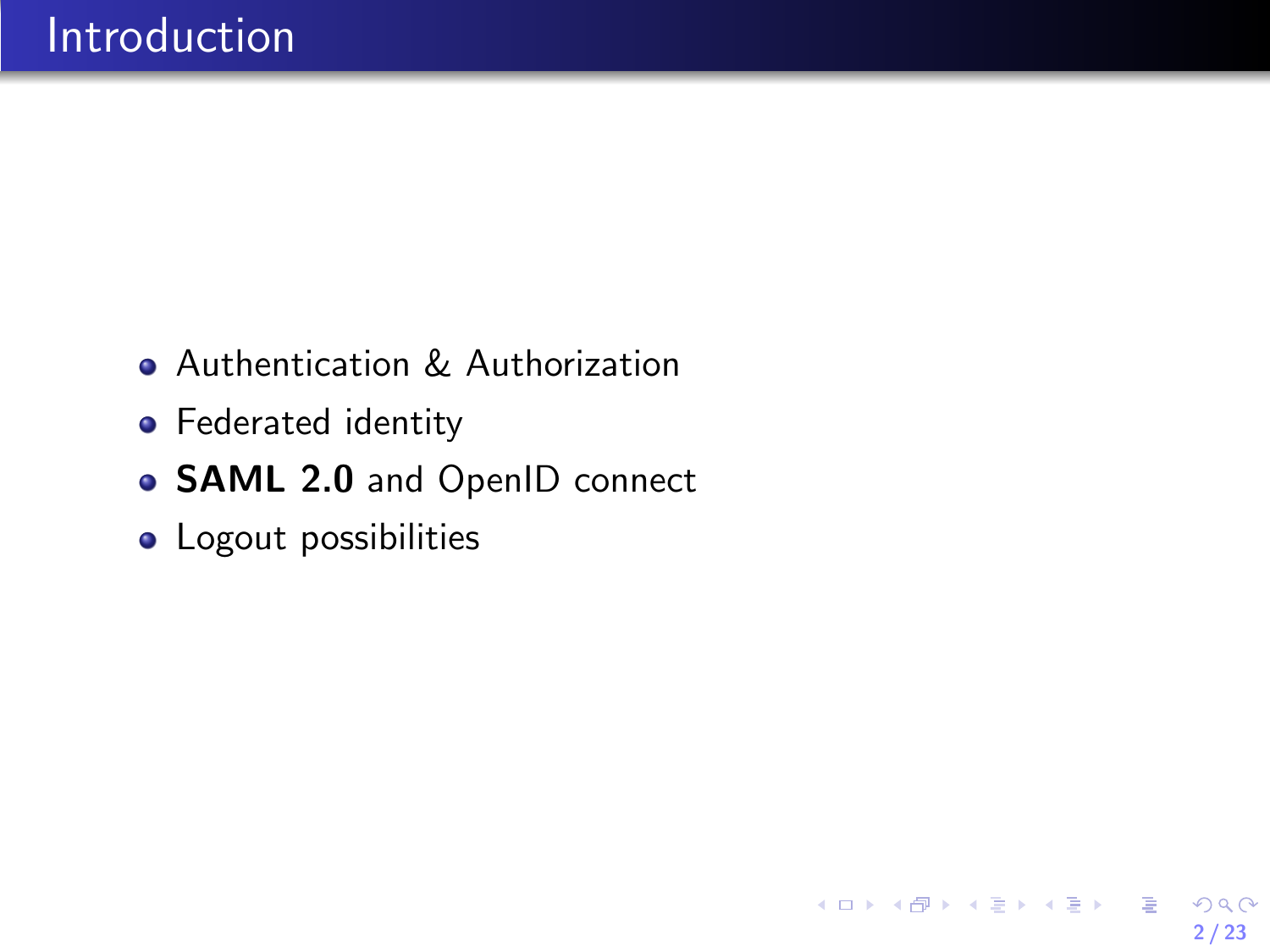## <span id="page-2-0"></span>SAML 2.0

- XML based
- Open standard protocol
- Exchange security information
- **o** Parties
	- **J** User Agent
	- Service Provider
	- Identity Provider
- **•** Protocols
	- Single Sign On
	- Single Logout

3 / 23

 $2990$ 

K ロ ▶ K @ ▶ K 경 ▶ K 경 ▶ X 경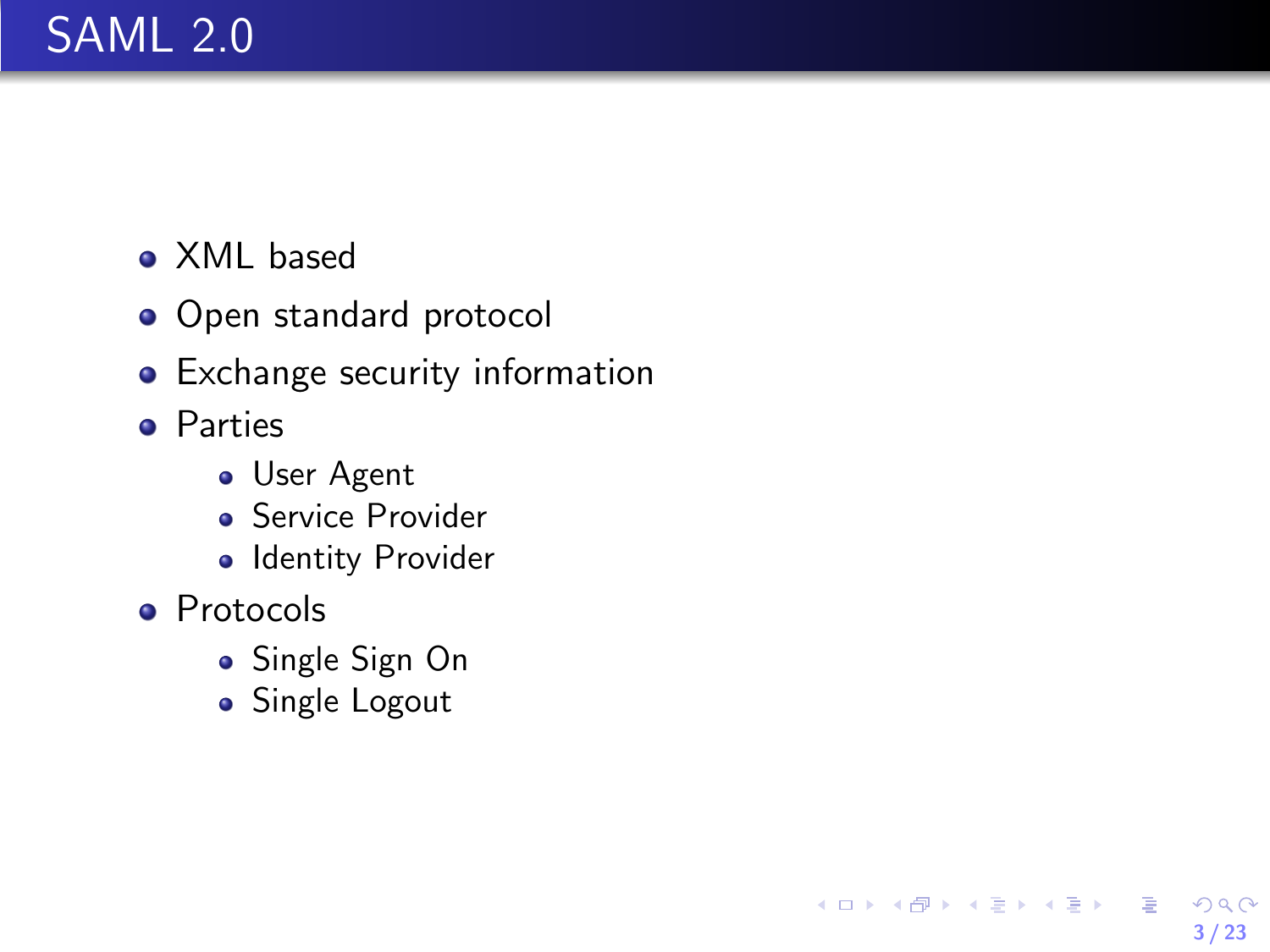## SAML Infrastructures

Mesh





Hub & Spoke



Service Provider or Identity Provider n..1 [Hub](#page-2-0)

4 / 23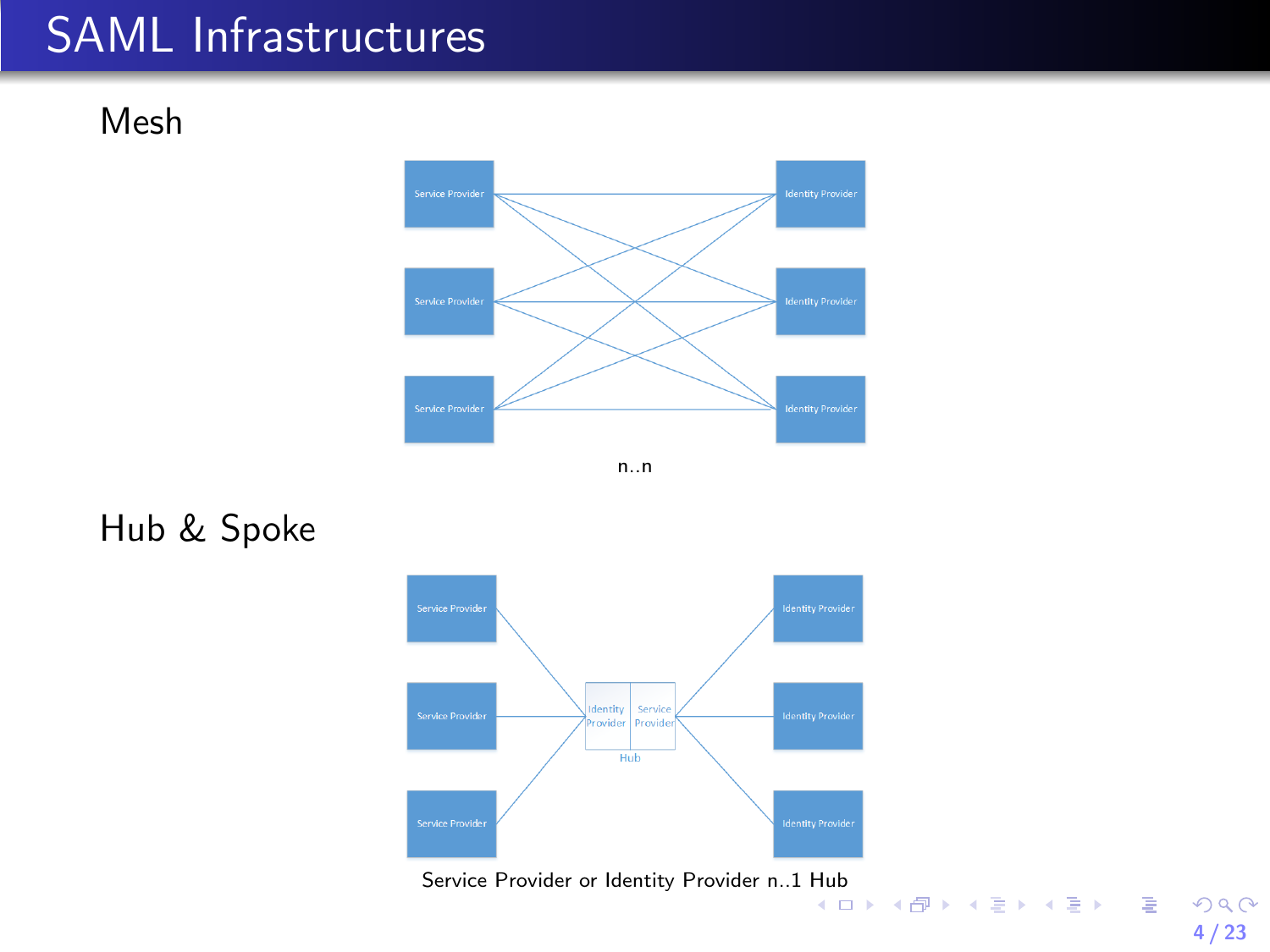## SURFconext (SURFnet)

- Infrastructure for Collaboration
- Based on 99% SAML 2.0 protocol

5 / 23

 $QQ$ 

K ロンス 御 > ス ヨ > ス ヨ > ニ ヨ

- 800+ Service Providers
- 173 Identity Providers
- Single Sign On
	- Implemented
- **•** Single Logout
	- Not implemented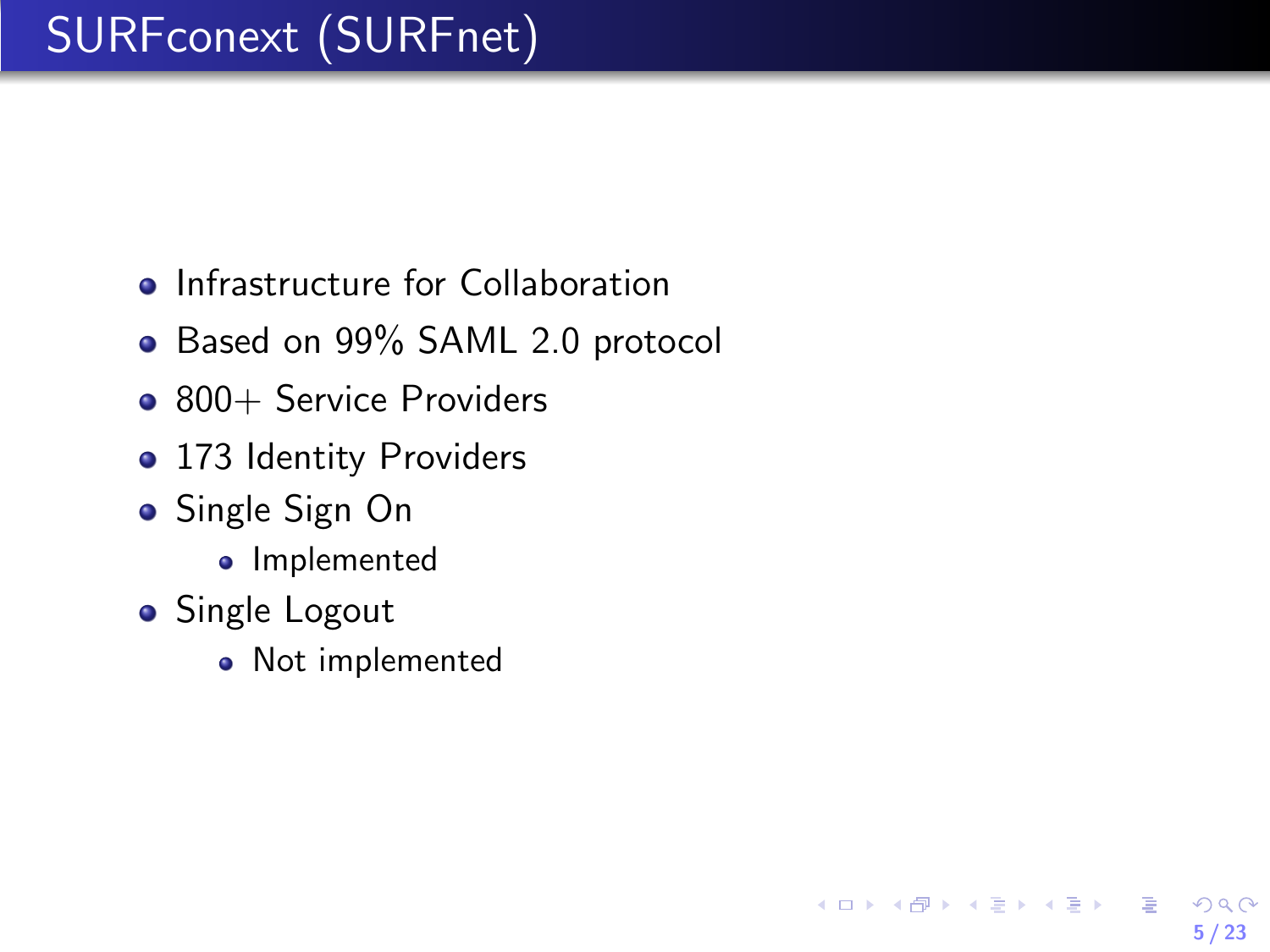## SURFconext Infrastructure



Figure: SURFconext schema [\[3\]](#page-23-0)

6 / 23

 $290$ 

イロト 不優 ト 不思 ト 不思 トー 理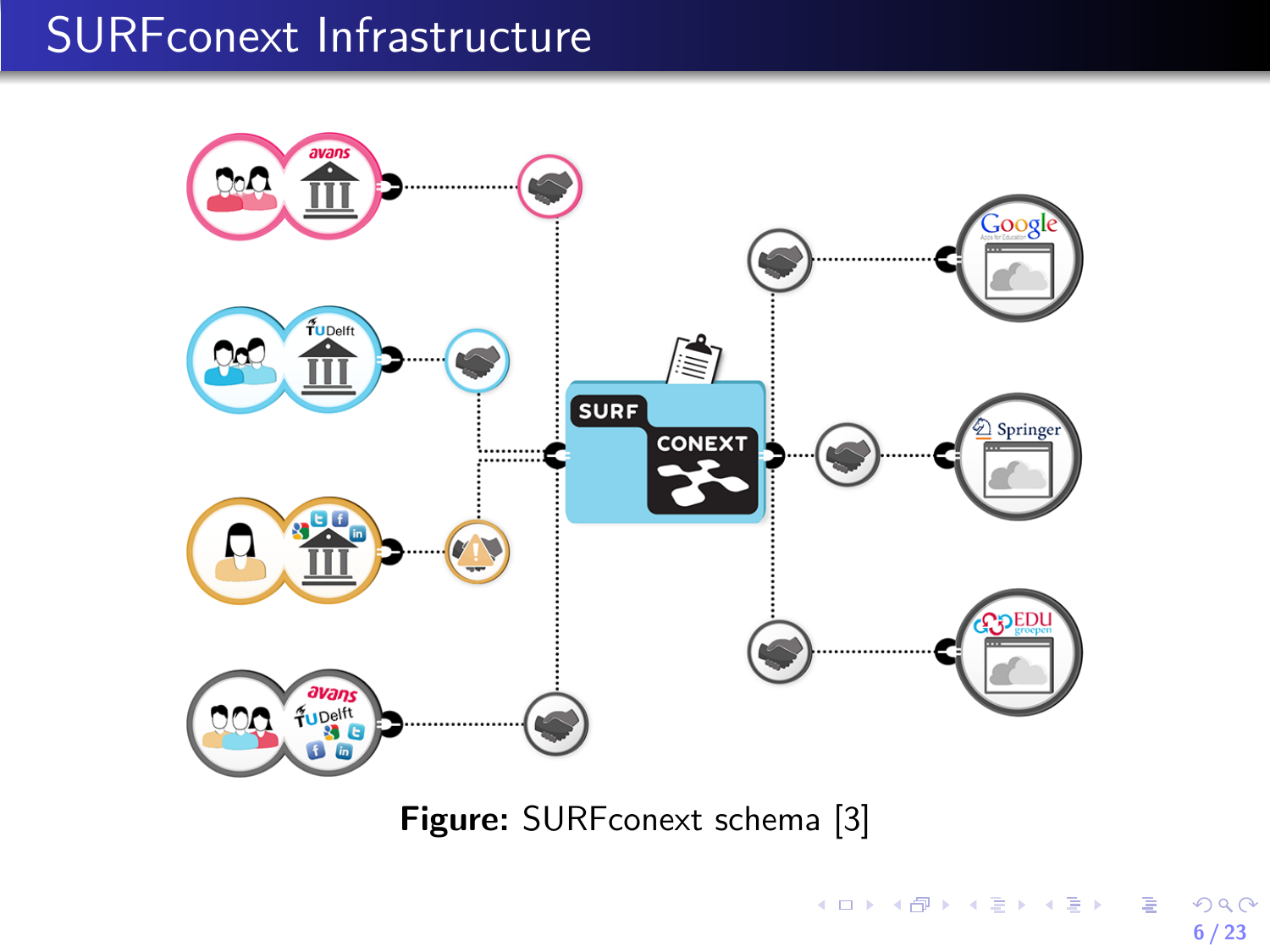## SURFconext Identity Providers



Figure: SURF conext - Identity Providers product overview (13 Jan 2017) [\[1\]](#page-23-1)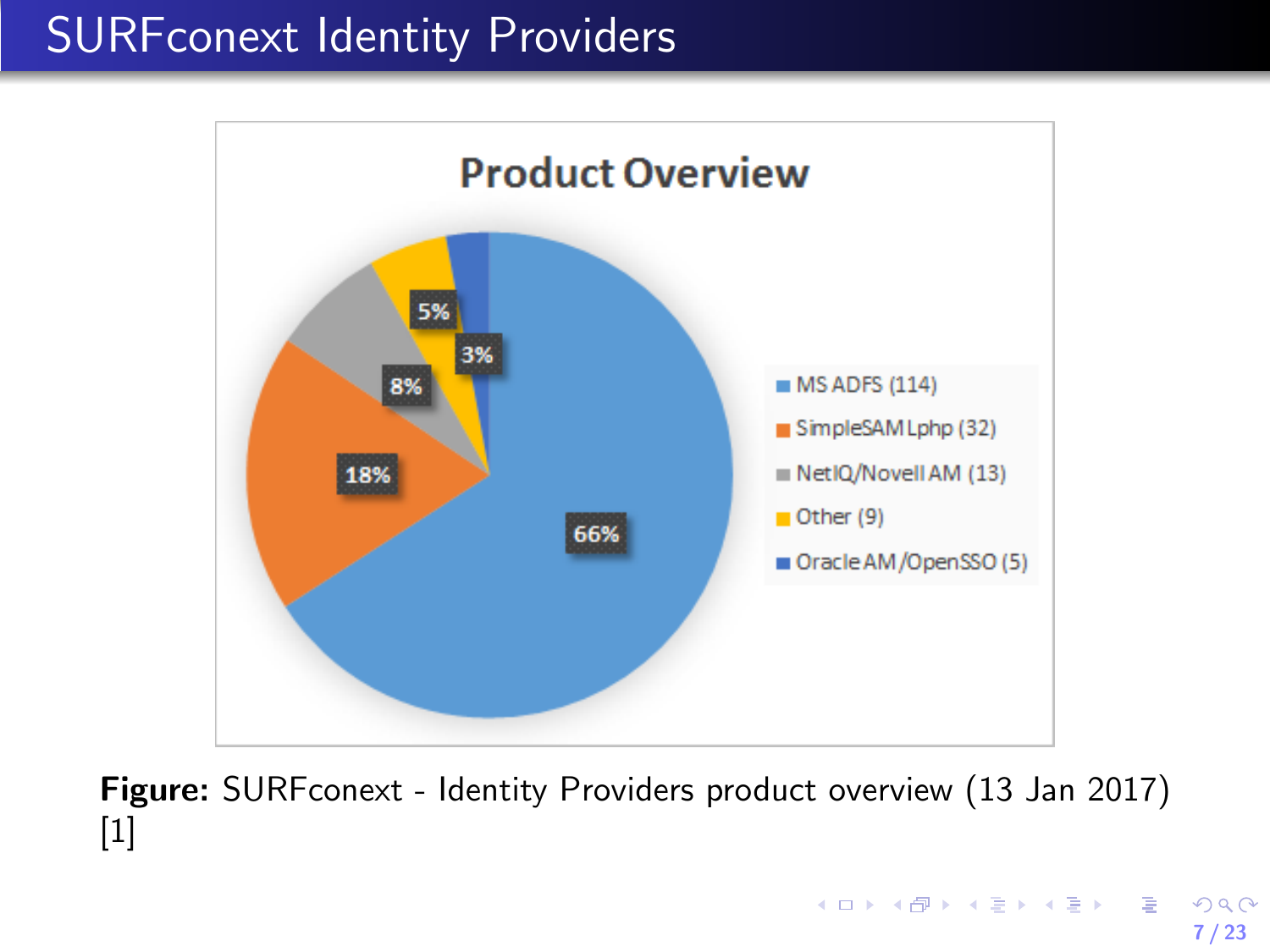## SURFconext Logins



Figure: SURFconext - Login overview (1 Feb 2017)[\[4\]](#page-23-2)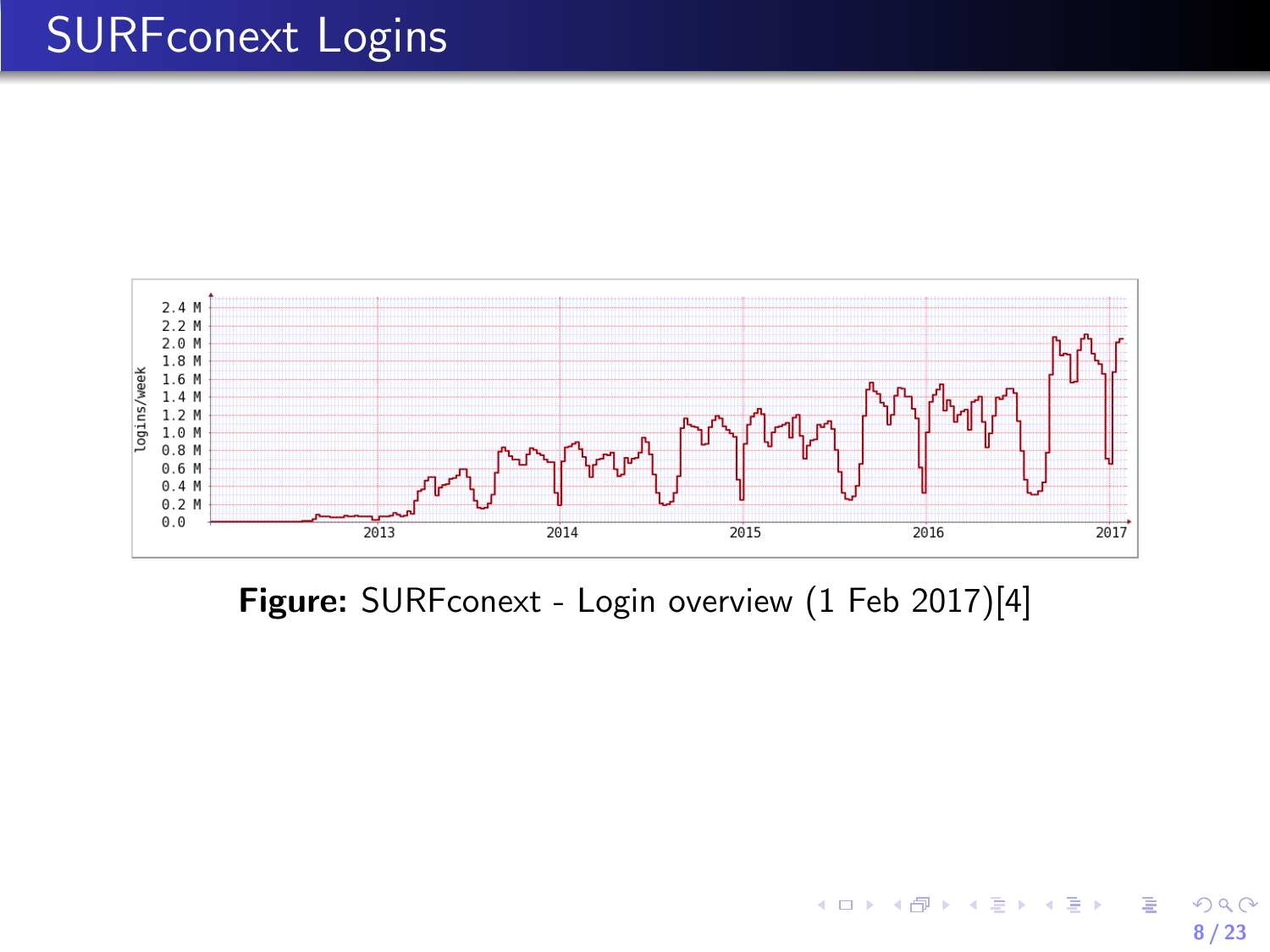Based on the introduction we defined the following research question:

#### • What are the possibilities for federated log out?

Sub-questions:

- What do the users expect to happen when they log out of a service provider?
- Based on the user's expectations, which possible solutions provide the user's expectations?
- $\bullet$  Based on the possible solutions, which is/are the most feasible one(s)?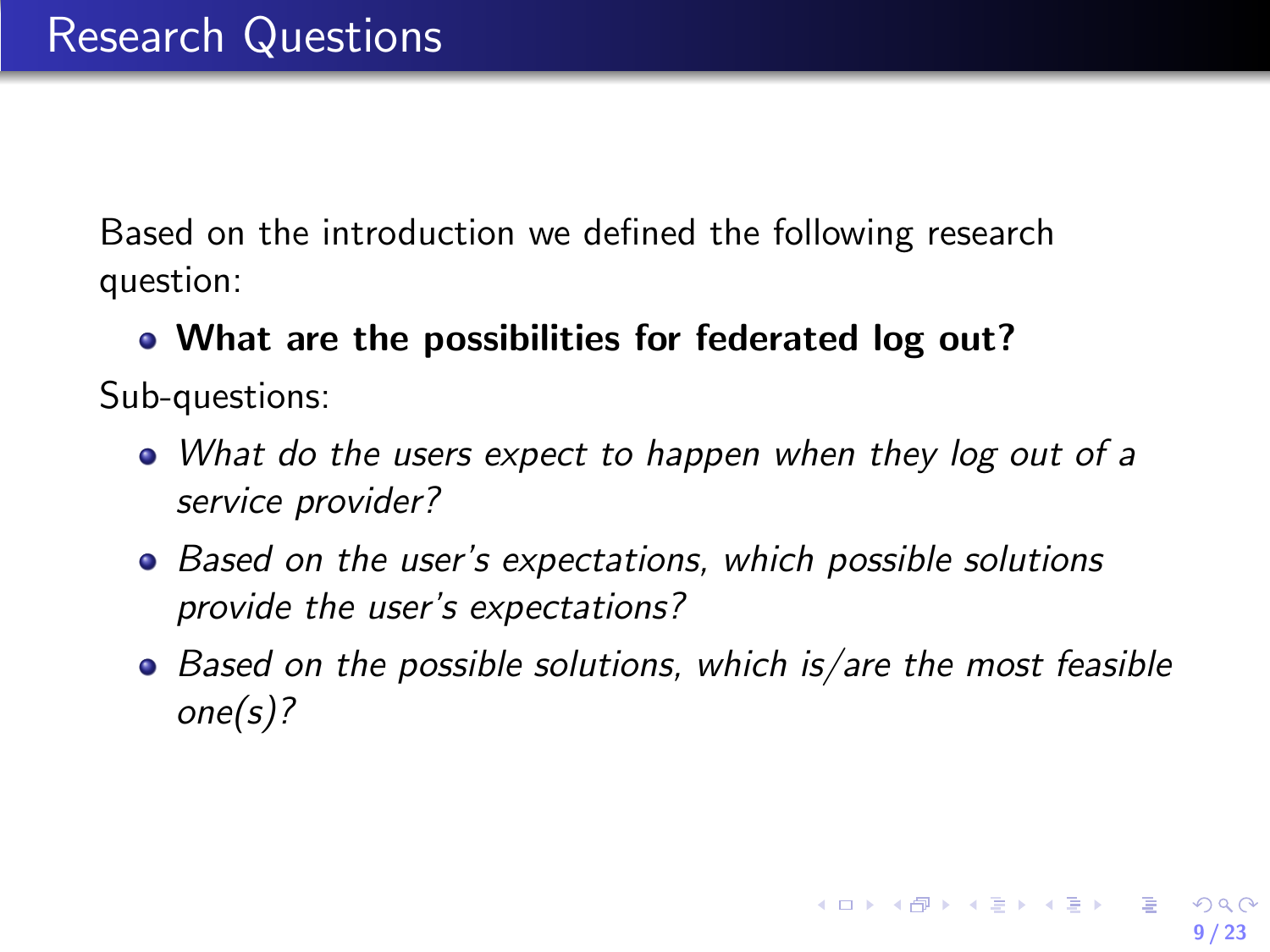- **•** Interviewing Service Providers
- **•** Desk research
- Possibilities (SURFconext)
- Proof of Concept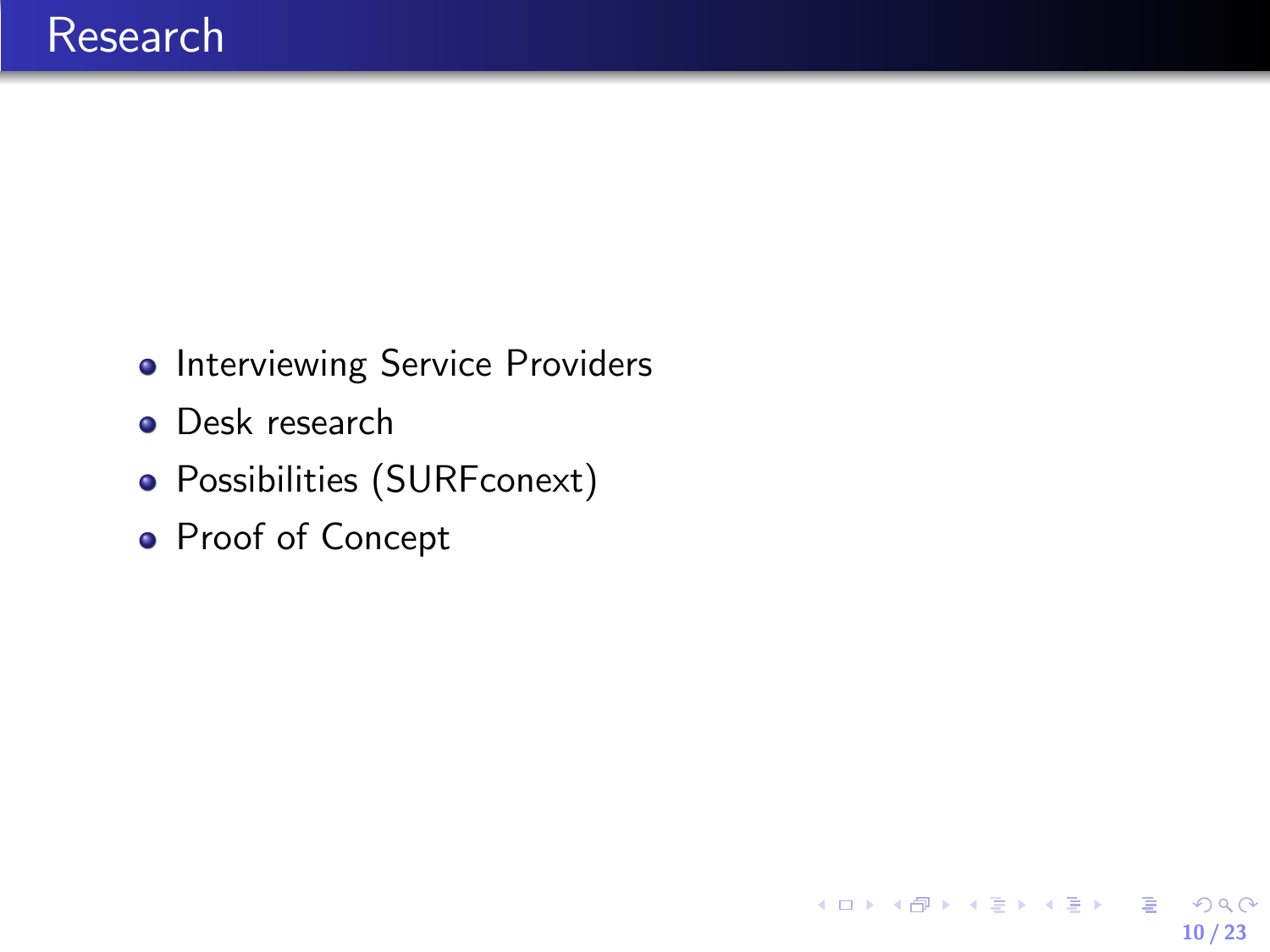## Result: Expectation of the users

All Service Providers had the same idea of what the users expect

- Log out by only the application
- Suggestion: Portal overview sessions



 $2990$ 11 / 23

イロメ イ部メ イ君メ イ君メー 君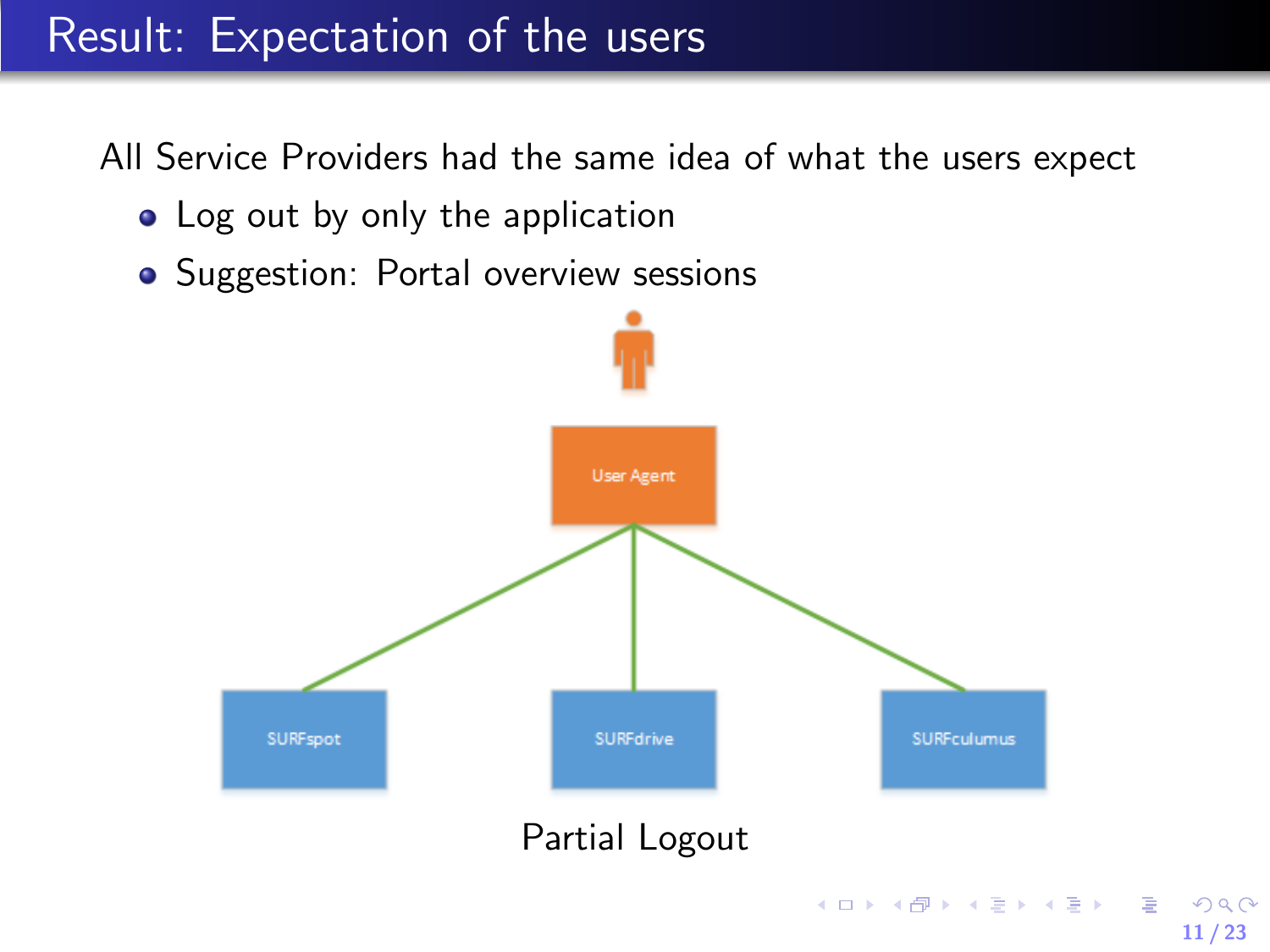- Disabling Single Sign On
- Defining a new protocol in SAML for Partial Logout
- Using the Single Logout protocol for Partial Logout
- **ForceAuthn attribute**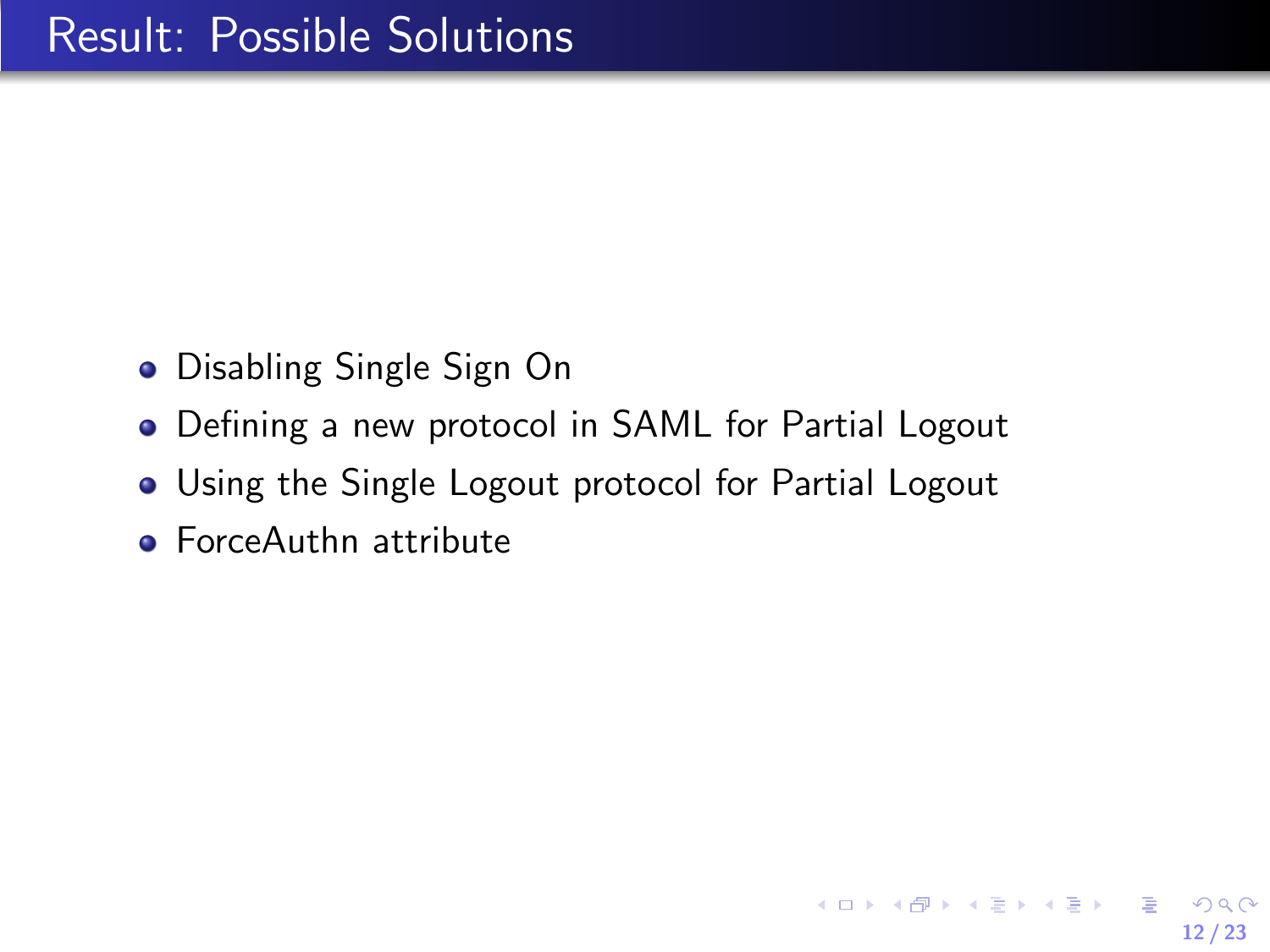Federation between Service Providers and Identity Provider

13 / 23

K ロ > K 何 > K 君 > K 君 > 「君」 の Q Q

- PROS
	- Awareness
	- One Identity
	- **•** Security
- CONS
	- Disproves users usability
	- **o** Inefficient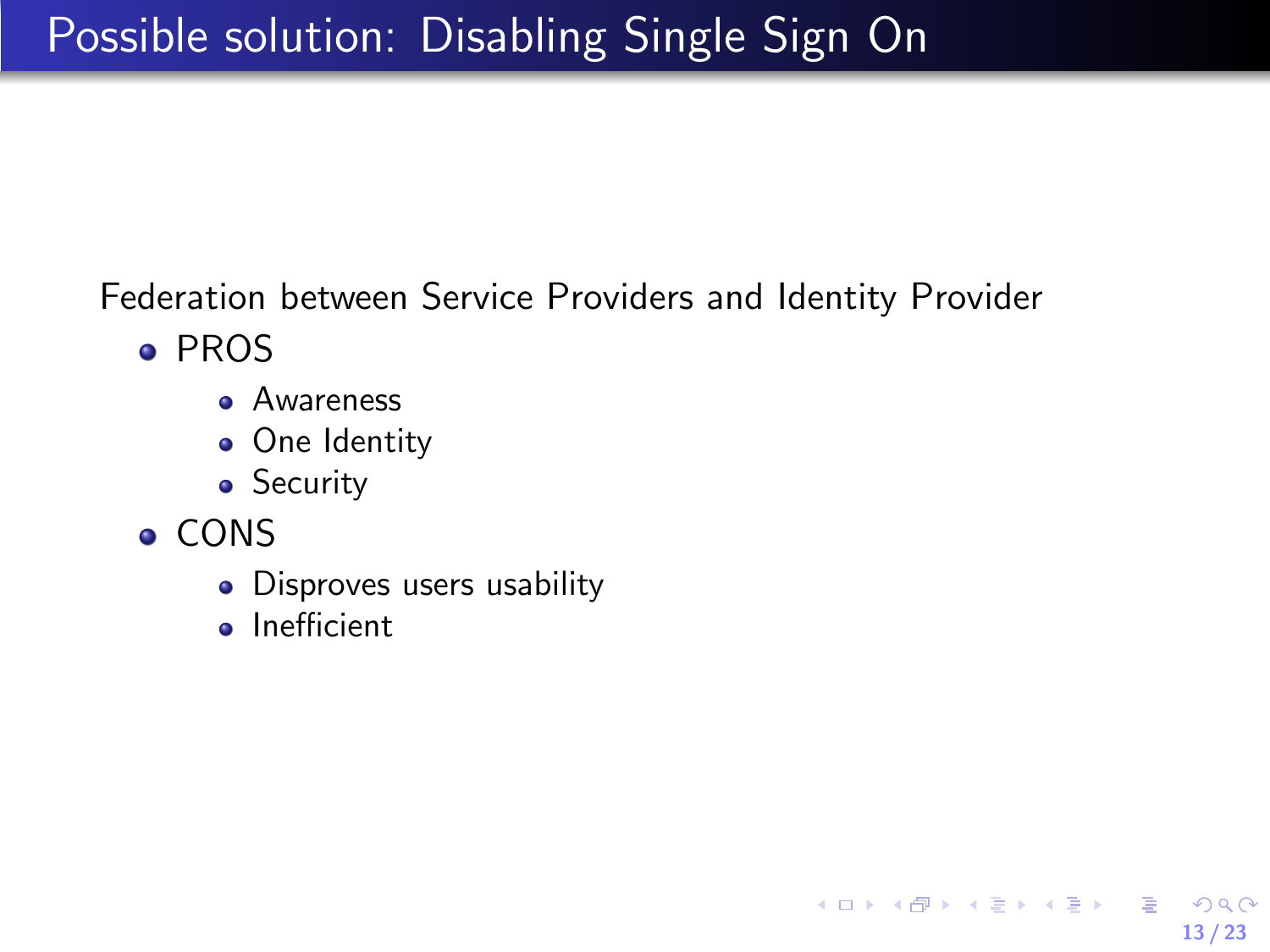# Possible solution: Defining a new protocol for Partial Logout

#### Defining a new Protocol

- PROS
	- Flexibility
	- **•** Security
- CONS
	- Design considerations
	- $\bullet$  Implementation/Design time
	- Implementation limits (not a Standard)

14 / 23

 $QQ$ 

画

メロメ メ部 メメ きょうくきょう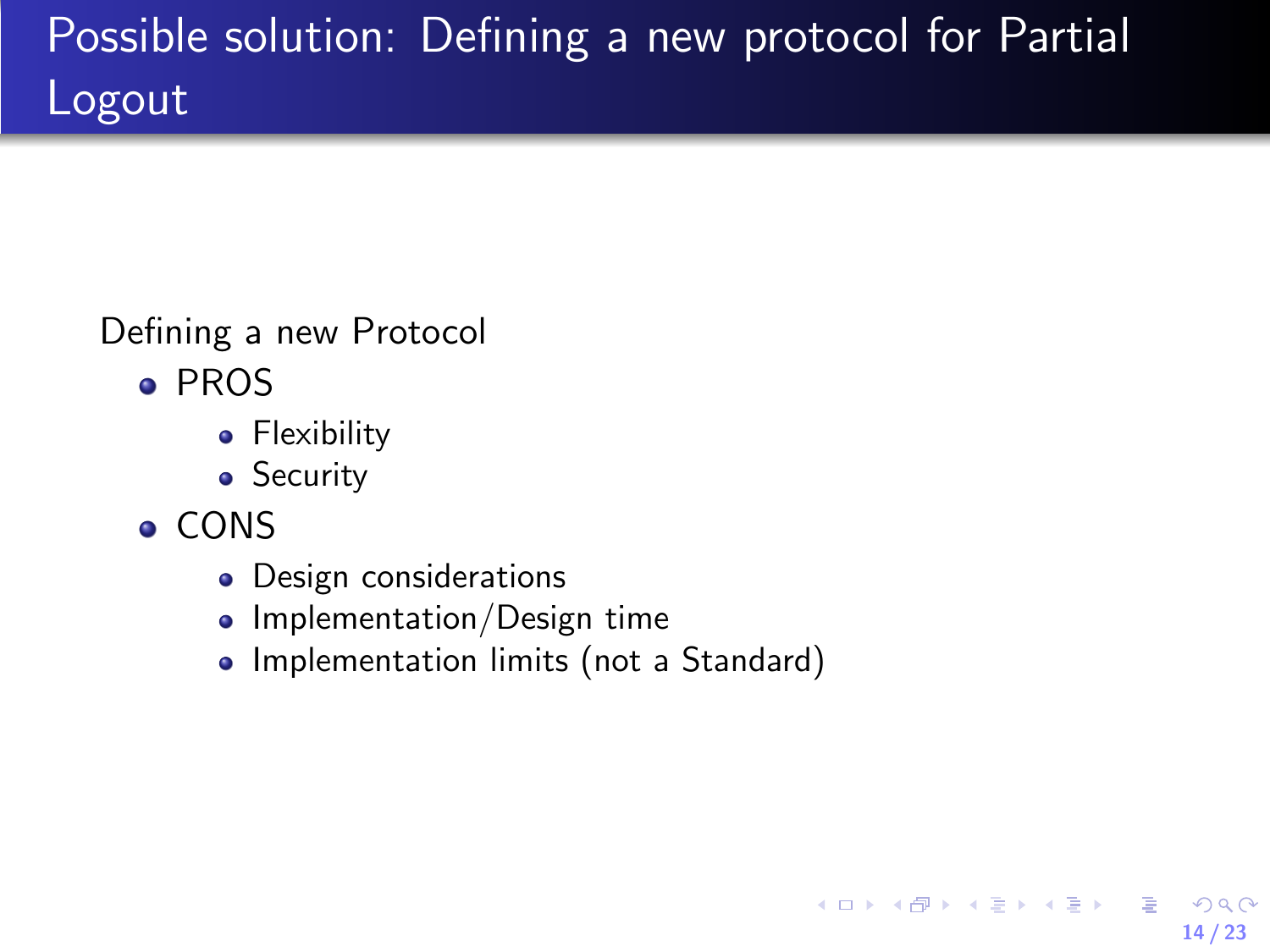Single Logout Protocol Reason attribute (optional)

- PROS
	- **Flexibility SURFconext**
	- Standard protocol used by Service Providers
- CONS
	- Service Providers needs to add a attribute

15 / 23

 $\mathbf{A} \cap \mathbf{D} \rightarrow \mathbf{A} \cap \mathbf{B} \rightarrow \mathbf{A} \oplus \mathbf{B} \rightarrow \mathbf{A} \oplus \mathbf{B} \rightarrow \mathbf{A} \oplus \mathbf{B}$ 

- **SURFconext infrastructure**
- Implementation SURFconext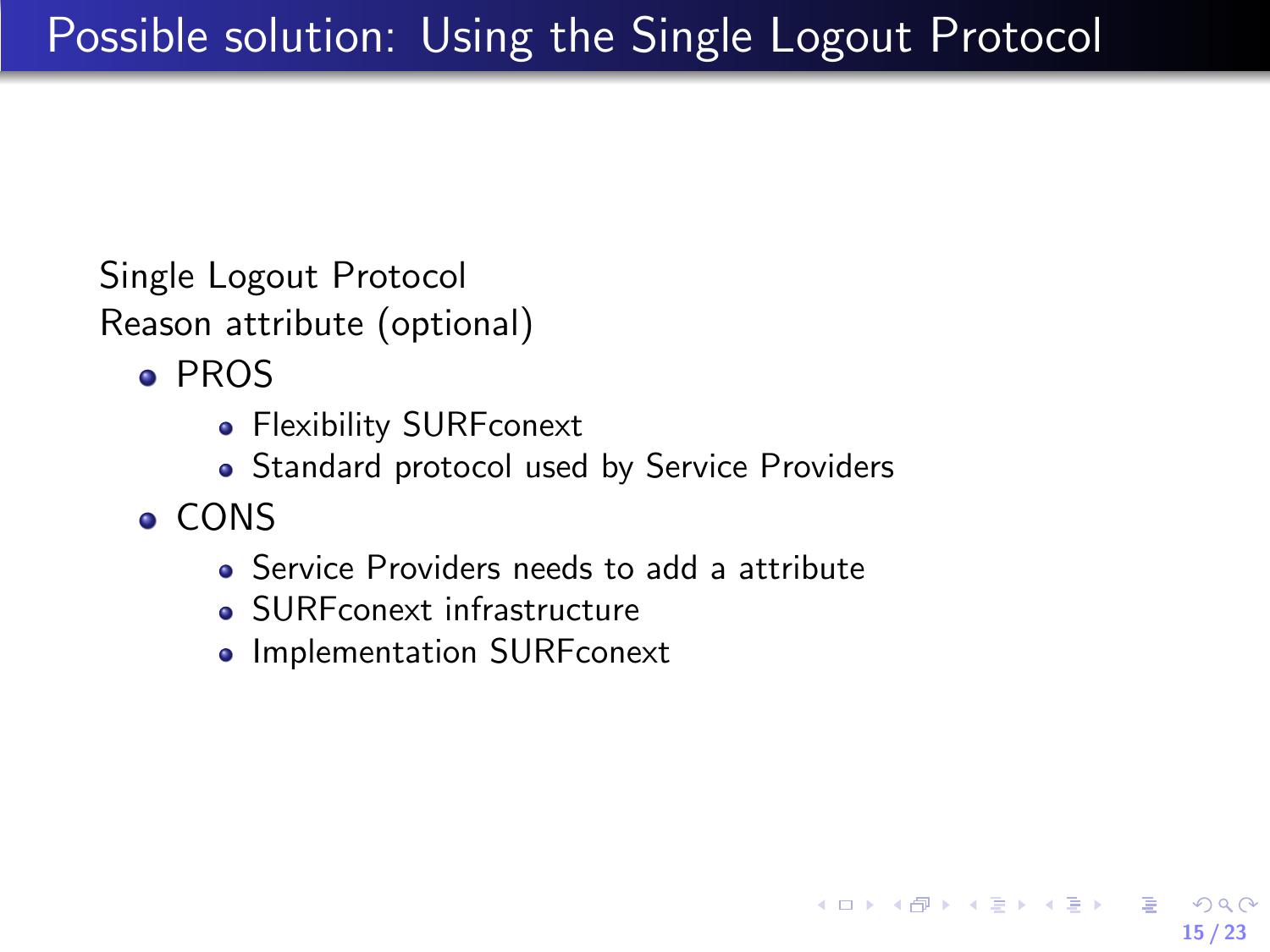Setting the ForceAuthn in authentication request

- PROS
	- Flexibility Service Providers
	- No additional implementation SURFconext and Identity Providers
	- Standard protocol
- CONS
	- Unambiguously for users
	- Security (current authentication request are not signed)

16 / 23

K ロ ▶ K @ ▶ K 할 > K 할 > → 할 → 9 Q Q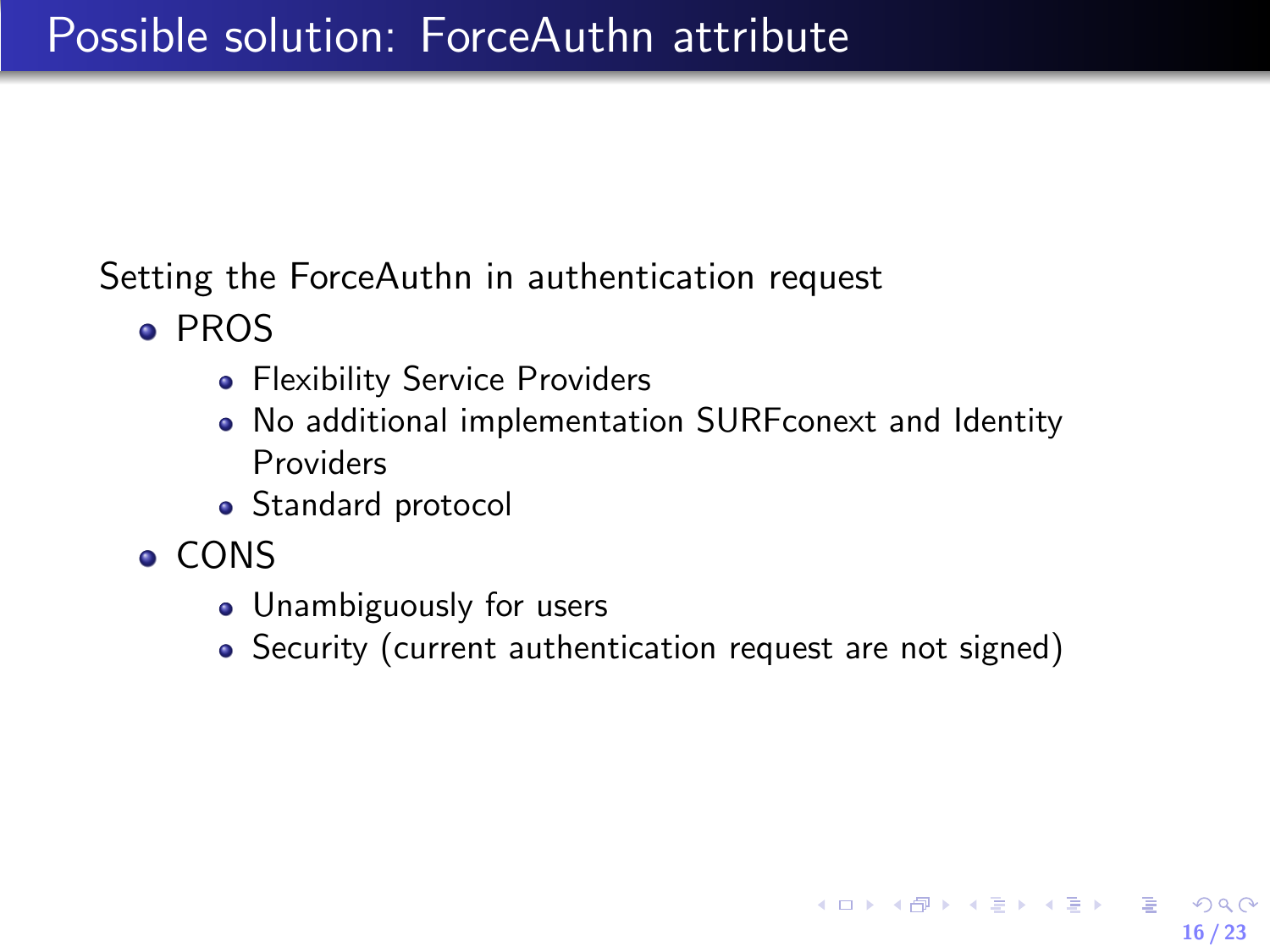- Suggested solution
	- Using the Single Log Out Protocol with additional reason attribute

17 / 23

K ロ ▶ K @ ▶ K 할 ▶ K 할 ▶ 이 할 → 9 Q Q →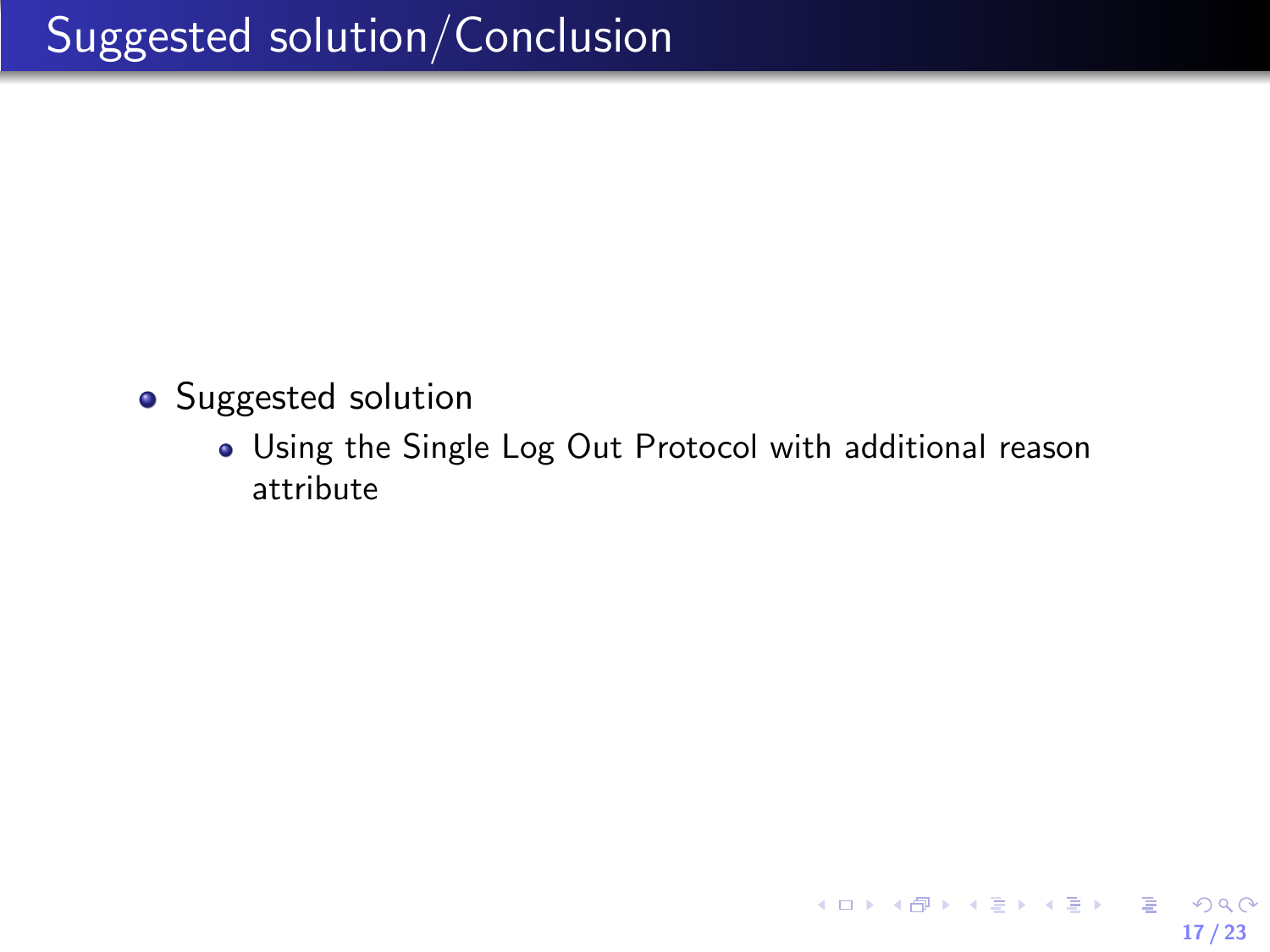Working of Single Logout



Figure: SAML Single Log Out [\[2\]](#page-23-3)

K ロ ▶ K @ ▶ K 경 ▶ K 경 ▶ X 경  $2990$ 18 / 23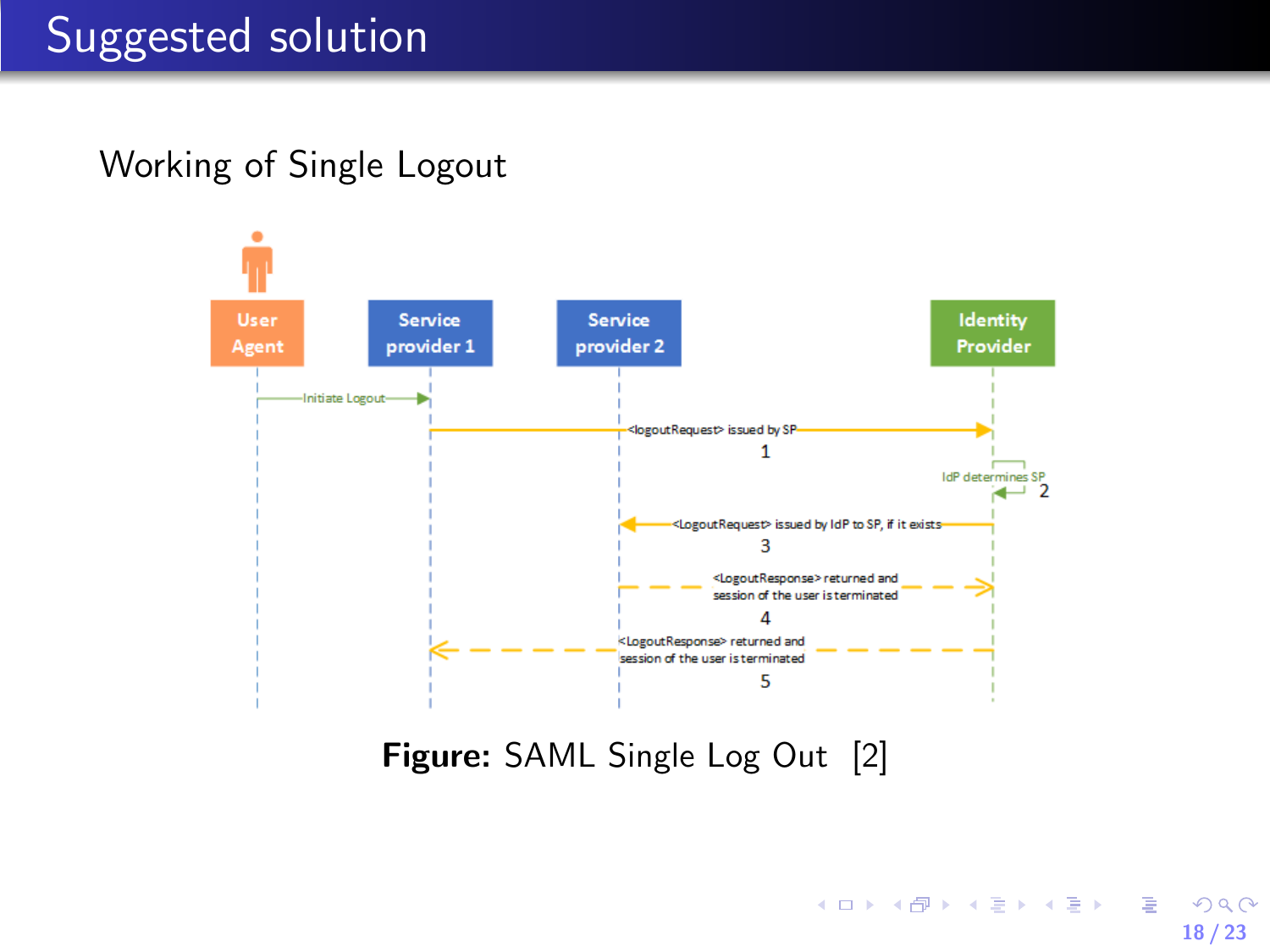#### Partial Logout by SURFconext



Figure: SAML Partial Logout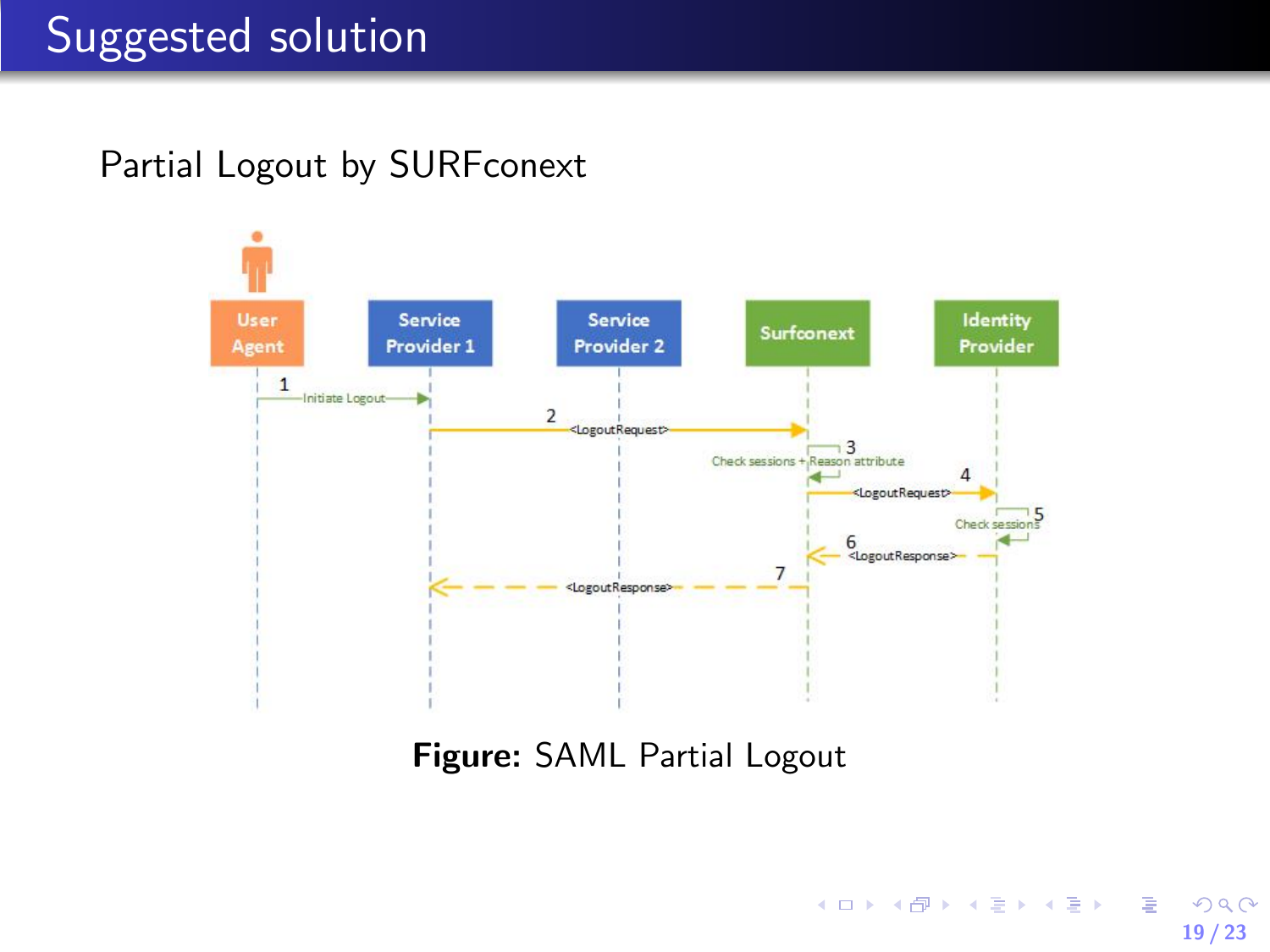#### • Log Out Request from Service Provider



KED KARD KED KED E VOOR 20 / 23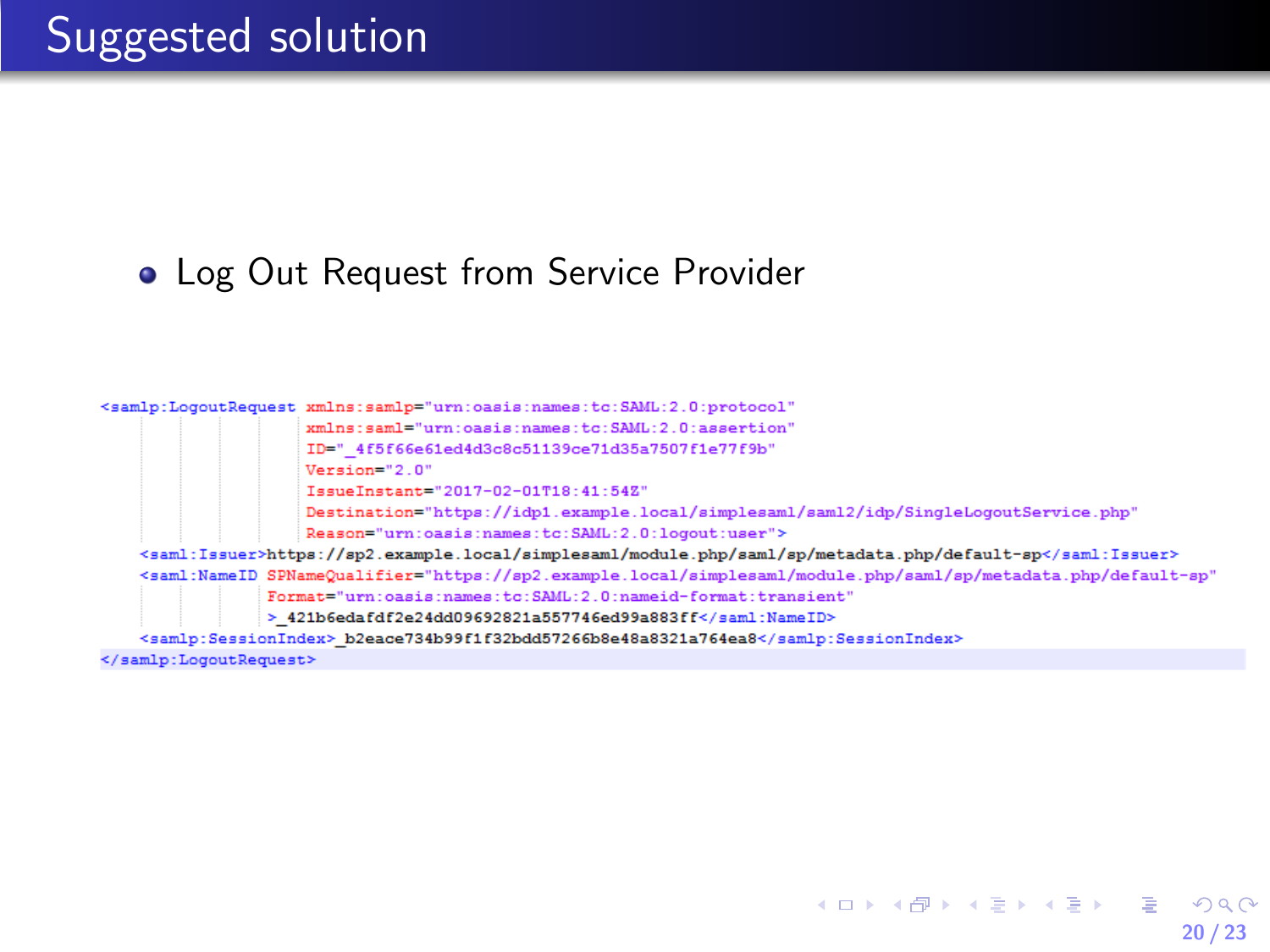Session Overview Portal

- SURFconext records session information
- Specified in the report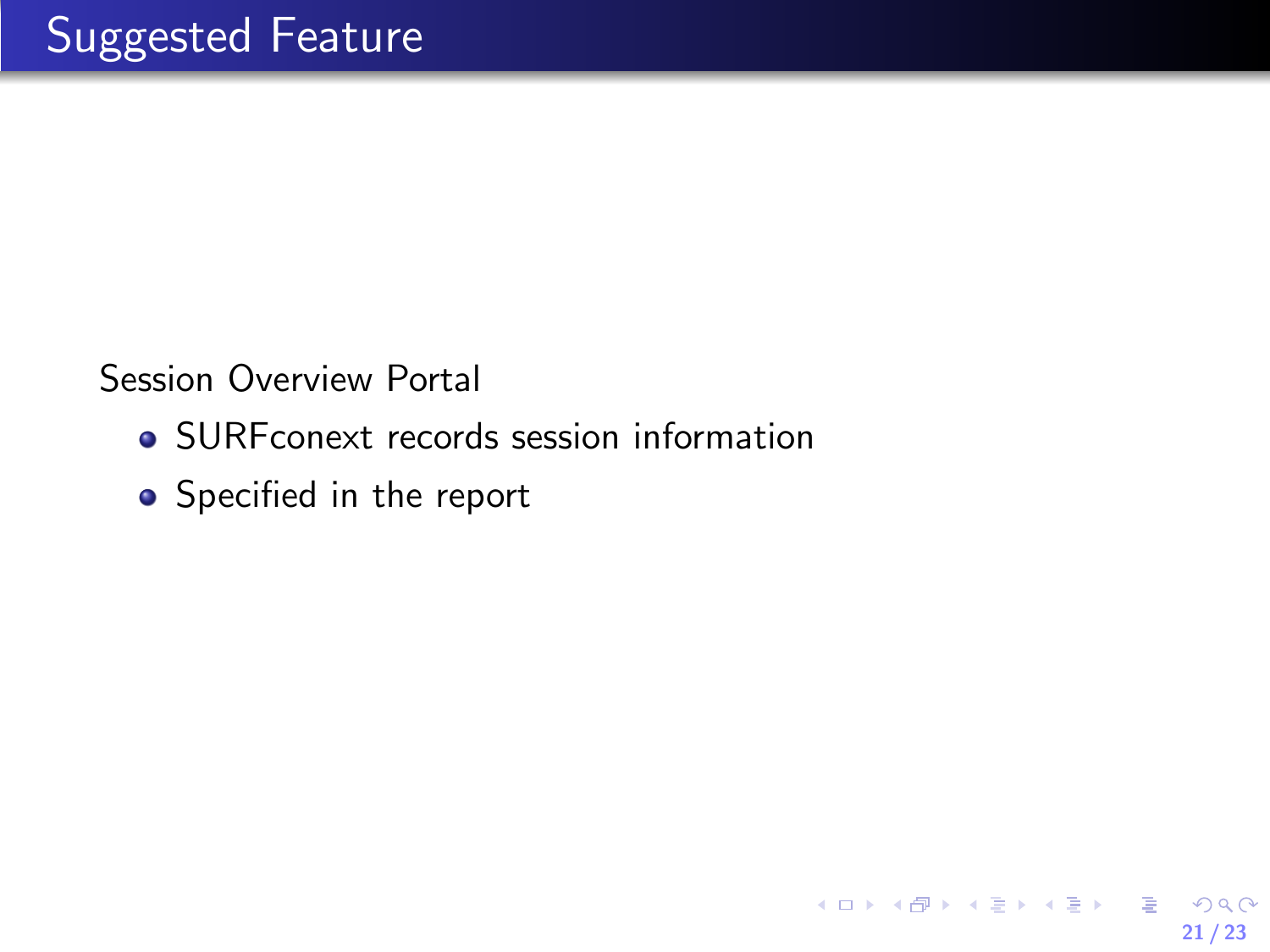#### Demo

 $\begin{array}{rclclcl} \left\langle \left| \begin{array}{c} 1 & 0 & 0 \\ 0 & 0 & 0 \\ 0 & 0 & 0 \\ 0 & 0 & 0 \\ 0 & 0 & 0 \\ 0 & 0 & 0 \\ 0 & 0 & 0 \\ 0 & 0 & 0 \\ 0 & 0 & 0 \\ 0 & 0 & 0 \\ 0 & 0 & 0 \\ 0 & 0 & 0 \\ 0 & 0 & 0 \\ 0 & 0 & 0 \\ 0 & 0 & 0 \\ 0 & 0 & 0 \\ 0 & 0 & 0 \\ 0 & 0 & 0 \\ 0 & 0 & 0 \\ 0 & 0 & 0 \\ 0 & 0 & 0 & 0 \\ 0 &$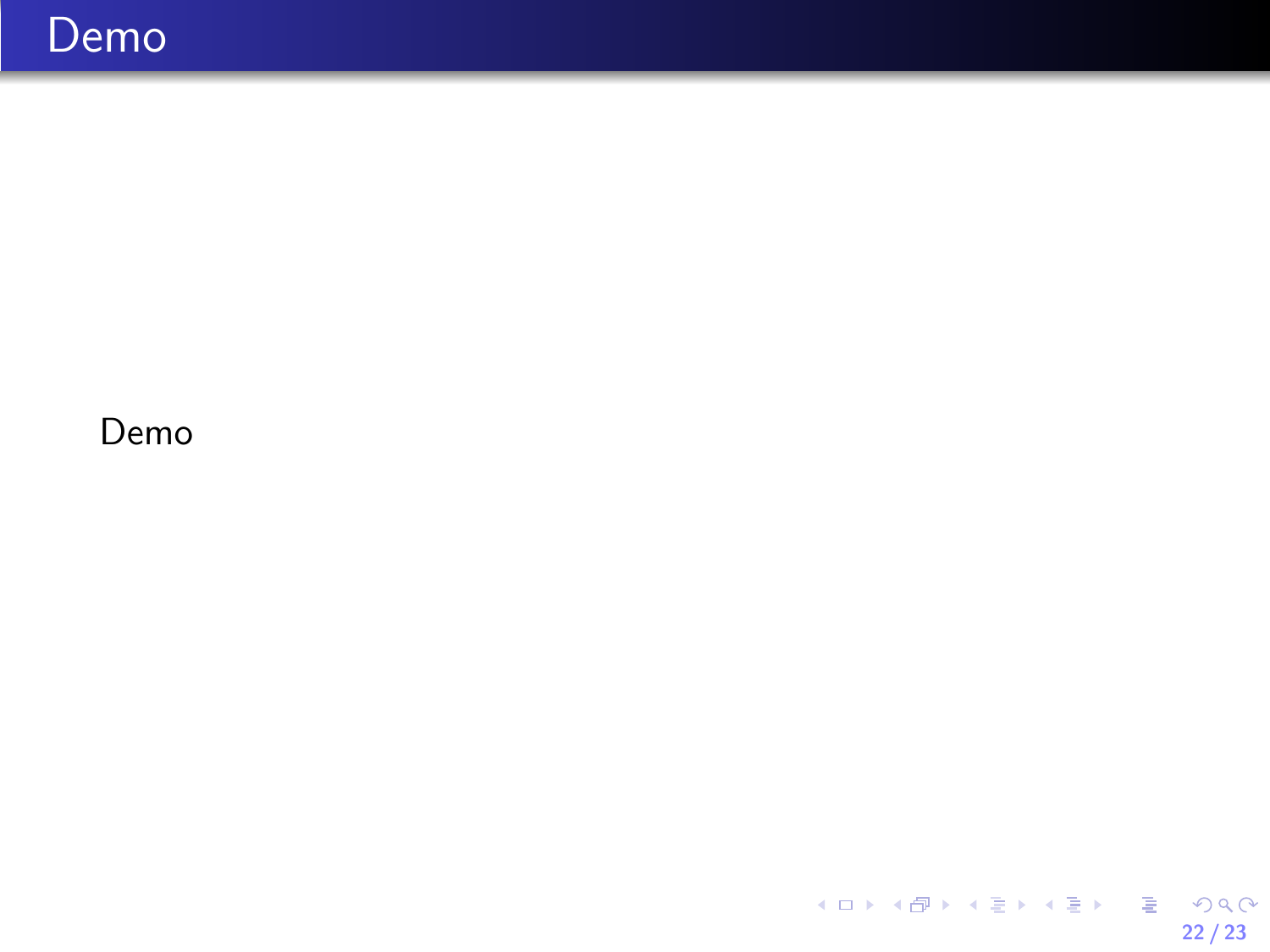#### Thanks... Questions?

23 / 23

KO K KØD K ED K ED V E V DA OK